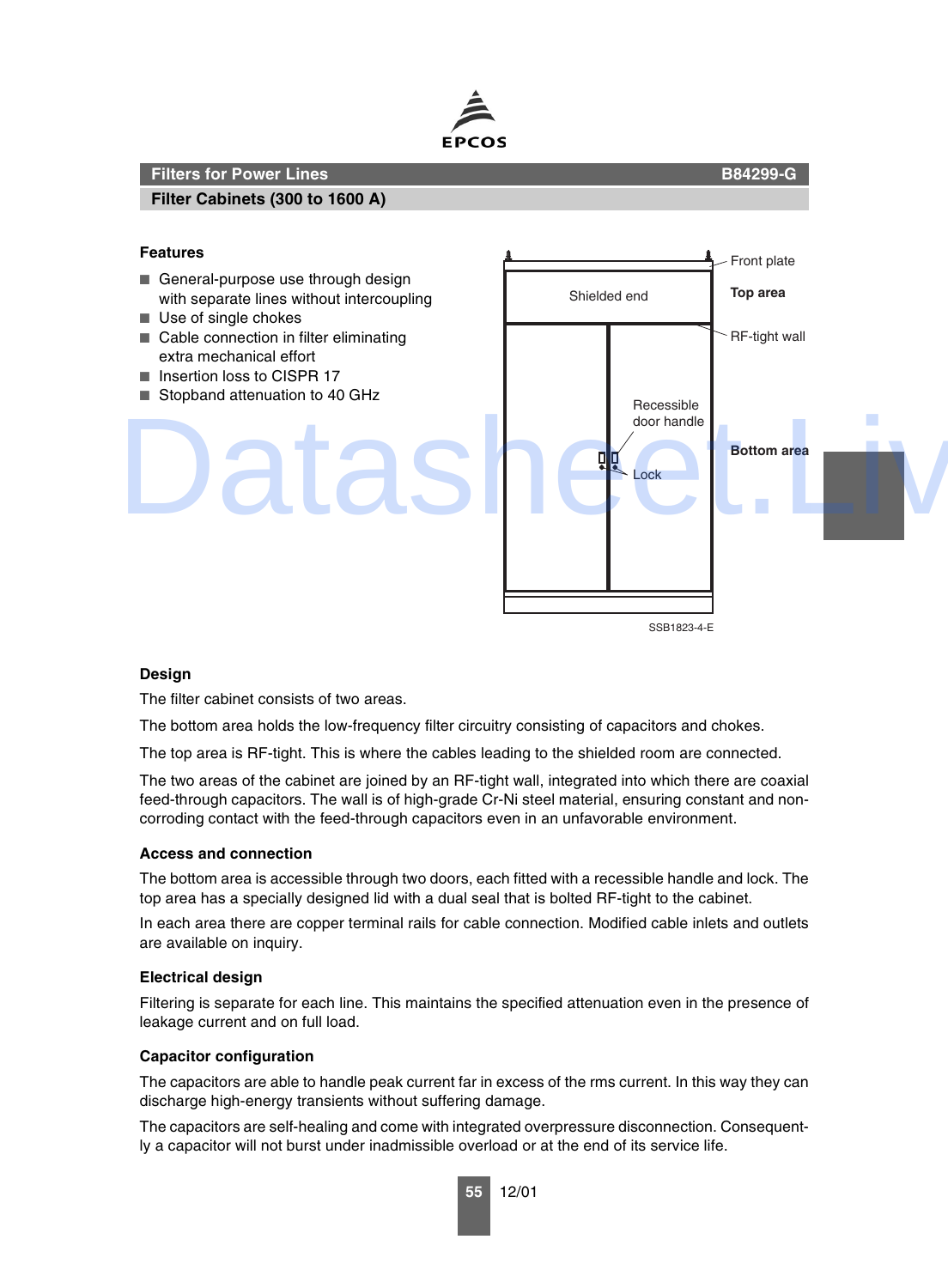

**Filter Cabinets (300 to 1600 A)**

## **RF-tight cable routing from top cabinet area to shielding wall**

RF-tight cable routing uses flexible connector fittings with an inner diameter of 80 mm. The connector fittings must be ordered separately.

There are matching openings for the connector fittings on the rear of the cabinet. Unused openings can be sealed with special cover flange plates.

Refer to the chapter on installation accessories for connector fittings and cover flange plates.

### **Installation**

On the front and rear of its base, the filter cabinet has a plate that can be unscrewed. After removing these plates, a cabinet can be simply moved with a forklift truck for example. There is a ring at each corner on the top for use of a crane.

For enhanced protection against shock, there are openings in the bottom so that the cabinet can be bolted to the floor.

## **Protective measures (grounding)**

The high capacitances between the lines and ground require special protective measures. If there are no product-specific requirements, protection with a secondary ground wire (diameter min. 10 mm2) in accordance with EN 50178 is necessary. For this purpose the filter case have connecting bolts at each end.

Resistors are incorporated in the filter to discharge capacitors after turn-off.

### **EMP protection**

For overvoltage protection, the cabinet can be fitted with block varistors (model SIOV B80K…). The advantage of varistors is the absence of follow-up current once the overvoltage has decayed. These block varistors are also notable for their high discharge capacity (max. 100 000 A for an 8/20 µs curve per line).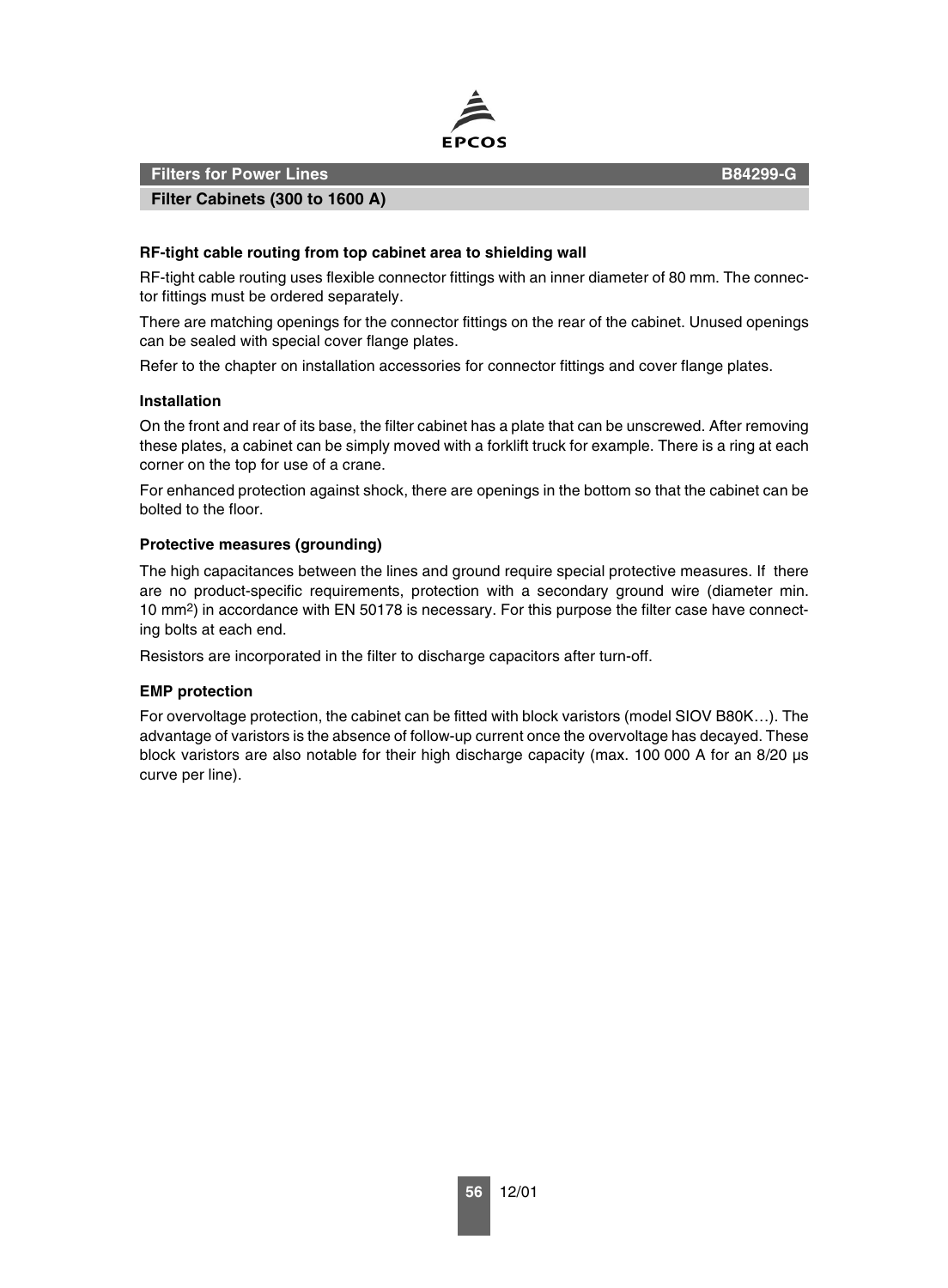**Filter Cabinets (300 to 1600 A)**

# **Circuit diagrams**









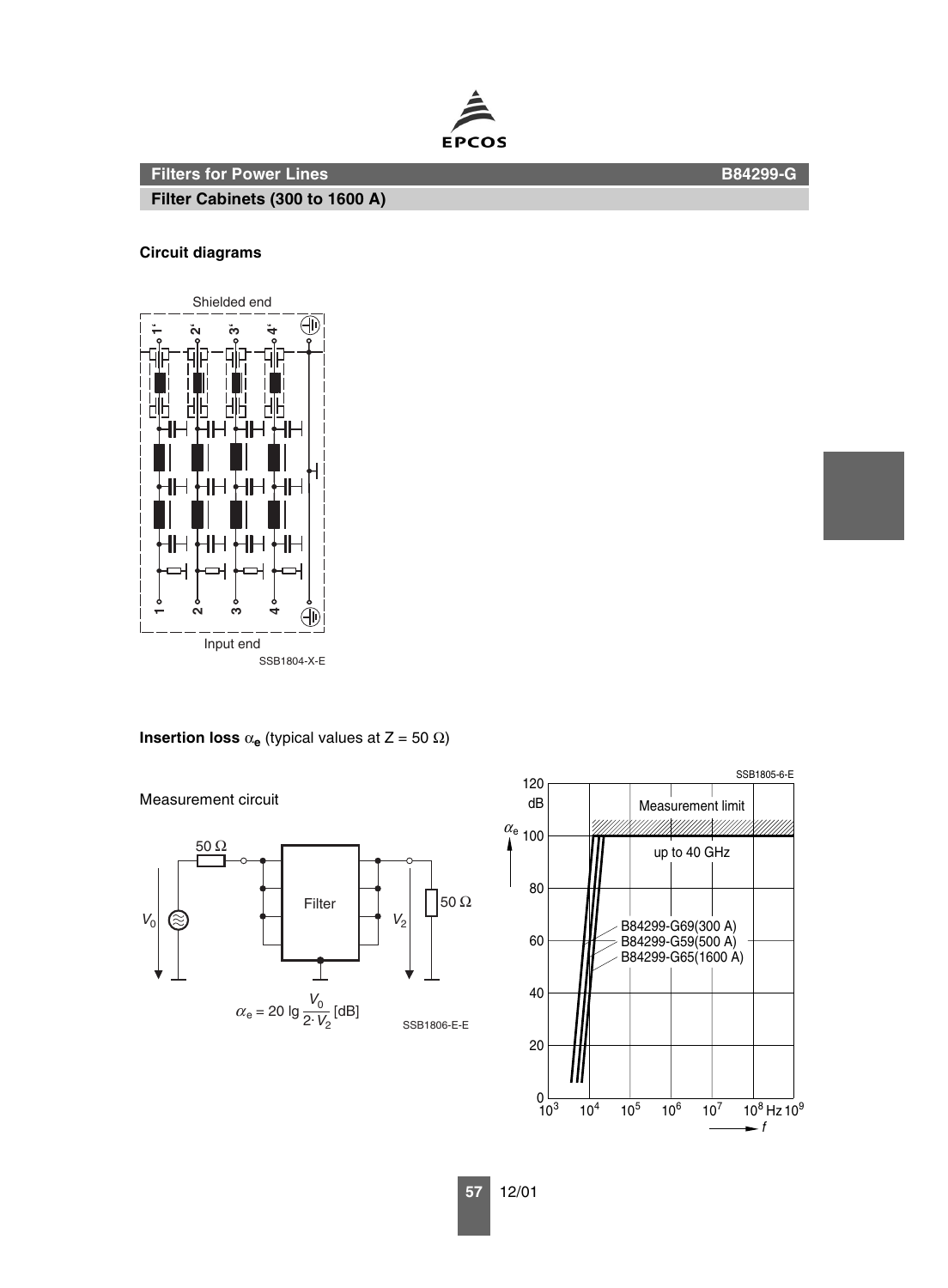

**Filter Cabinets (300 to 1600 A)**

## **General technical data**

| Rated voltage $V_{\rm B}$                     | 440 V<br>250 V                                                                                                      | line/line<br>line/case                                    |  |
|-----------------------------------------------|---------------------------------------------------------------------------------------------------------------------|-----------------------------------------------------------|--|
| Number of lines                               | 4                                                                                                                   |                                                           |  |
| Rated current $I_{\rm R}$                     | see characteristics                                                                                                 | referred to $+$ 40 $^{\circ}$ C ambient<br>temperature    |  |
| Max. admissible overcurrent $I_{\text{over}}$ | $75 \cdot I_{\rm B}$ for 50 ms<br>10 $I_R$ for 1 s<br>$2 \cdot I_{\rm B}$ for 1 min<br>1,4 $\cdot$ $I_R$ for 15 min |                                                           |  |
| Rated frequency $f_{\rm R}$                   | 50/60 Hz                                                                                                            |                                                           |  |
| Test voltages $VT$                            | 1200 Vdc, 2 s<br>1200 Vdc, 2 s                                                                                      | line/line<br>line/case                                    |  |
| Voltage drop/phase $\Delta V$                 | $< 1\%$                                                                                                             | of $V_B$ at 50 Hz and $I_B$                               |  |
| DC resistance $R_{\text{max}}$                | see characteristics                                                                                                 | per line                                                  |  |
| Climatic category                             | 25/085/56                                                                                                           | $(-25 °C/+85 °C/56$ days damp heat<br>test) to EN 60068-1 |  |

# **Characteristics and ordering codes**

| $I_{\mathsf{R}}$<br>A | ™ax<br>$m\Omega$ | Dimensional<br>drawing | Approx. weight   Ordering code <sup>1)</sup><br>kg |              |
|-----------------------|------------------|------------------------|----------------------------------------------------|--------------|
| $4 \times 300$        |                  |                        | 400                                                | B84299-G69-B |
| $4 \times 500$        | < 0.5            |                        | 450                                                | B84299-G59-B |
| $4 \times 1600$       | < 0.03           | 2                      | 800                                                | B84299-G65-B |

1) The ordering code will be completed by the producer.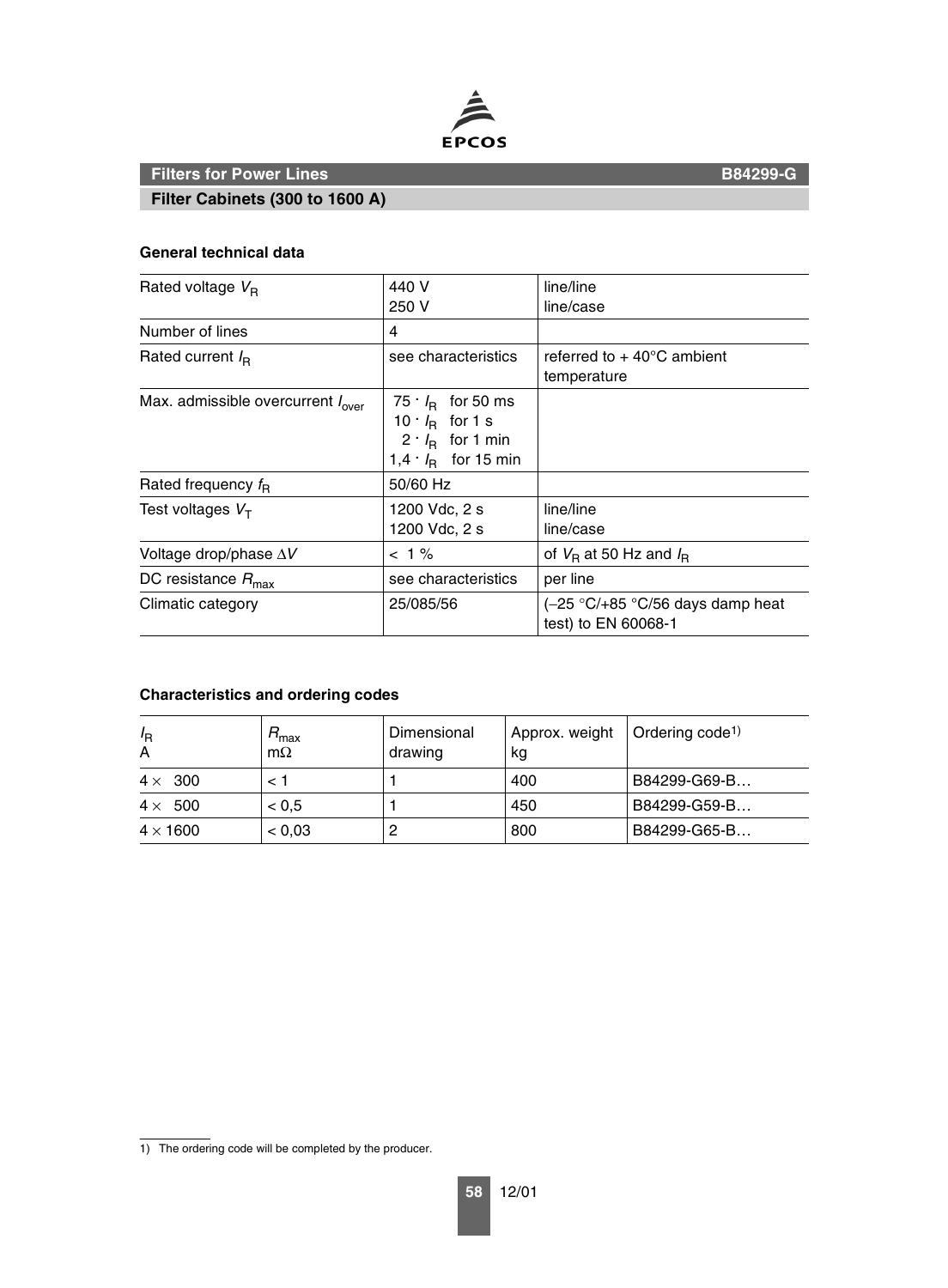

**Filter Cabinets (300 to 1600 A)**

**Dimensional drawing 1**

300- and 500-A filters

## **Front view Contract Contract Contract Contract Contract Contract Contract Contract Contract Contract Contract Contract Contract Contract Contract Contract Contract Contract Contract Contract Contract Contract Contract Con**





RAL 7035 color (light gray, semigloss)

1) Connector fittings must be ordered separately. Ordering code: B84298-A46-L\*\*\* (inner diameter 80 mm)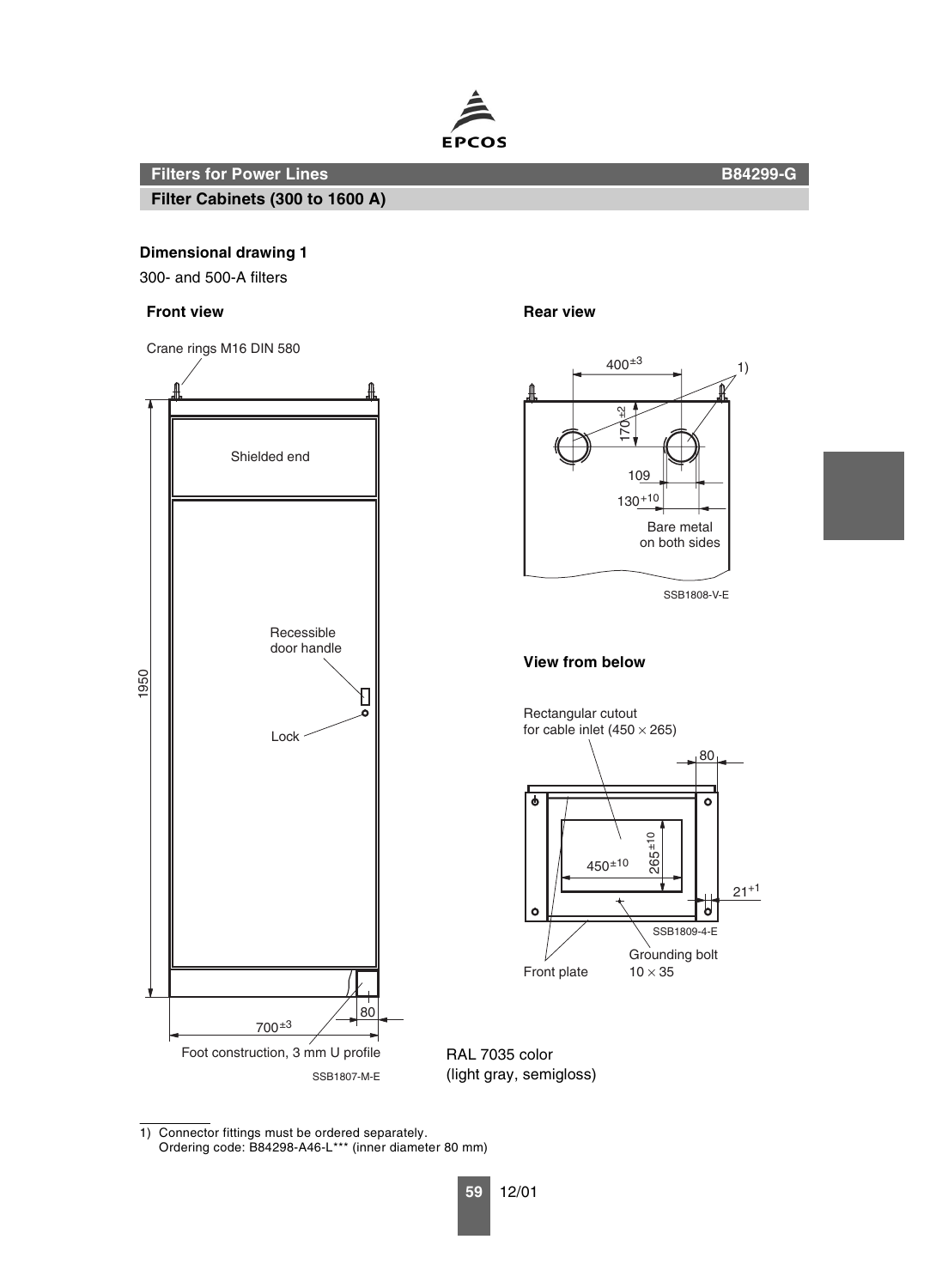

**Filter Cabinets (300 to 1600 A)**

1600-A filter



RAL 7035 color (light gray, semigloss)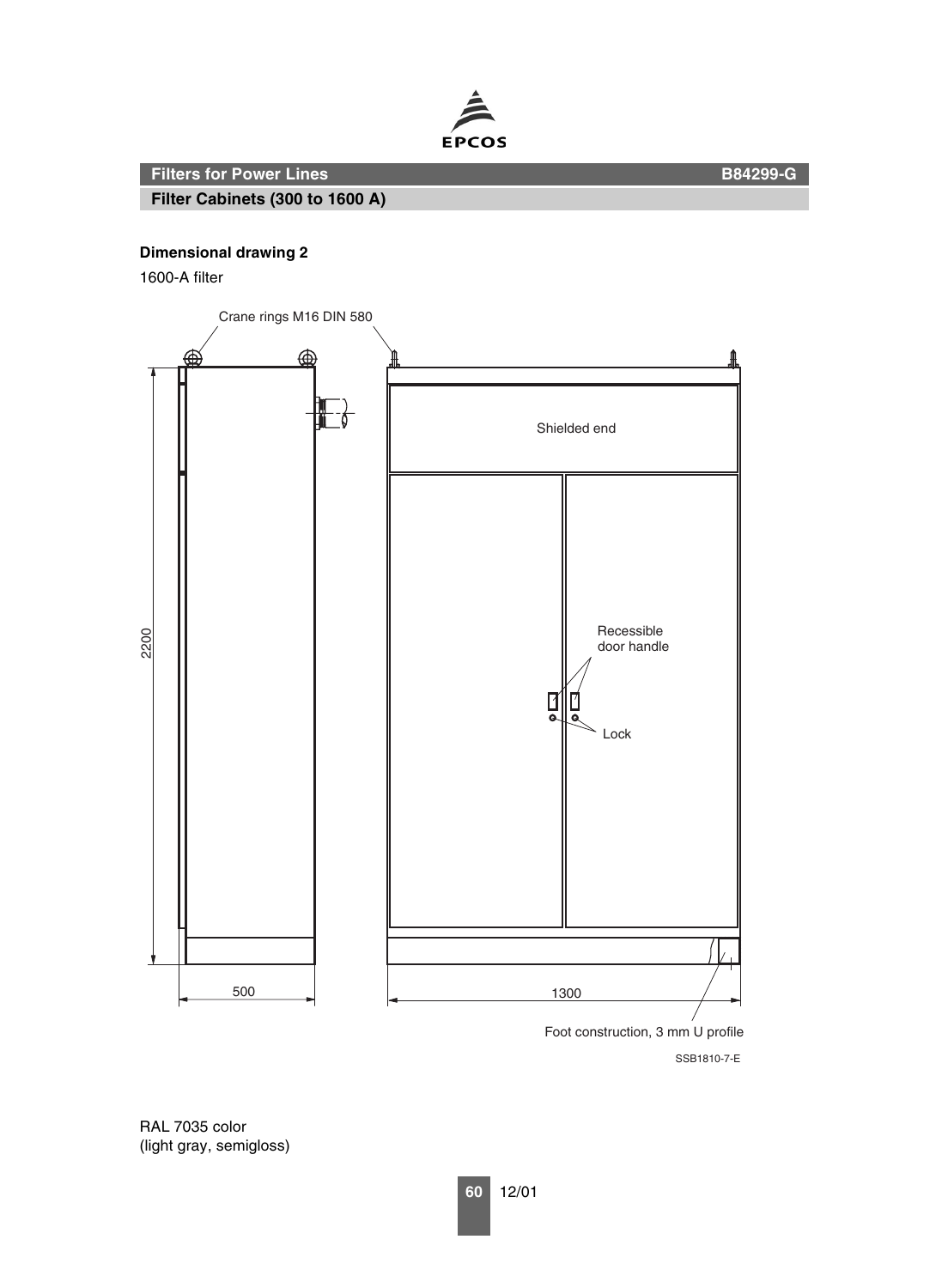

**Filter Cabinets (300 to 1600 A)**

## **Dimensional drawing 2** (continued)

**View from below**



Inquire for modified cable inlets and outlets.

1) Connector fittings must be ordered separately. Ordering code: B84298-A46-L\*\*\* (inner diameter 80 mm) Cover flange for RF-tight sealing of unused connector openings: Ordering code: B84298-M80-C1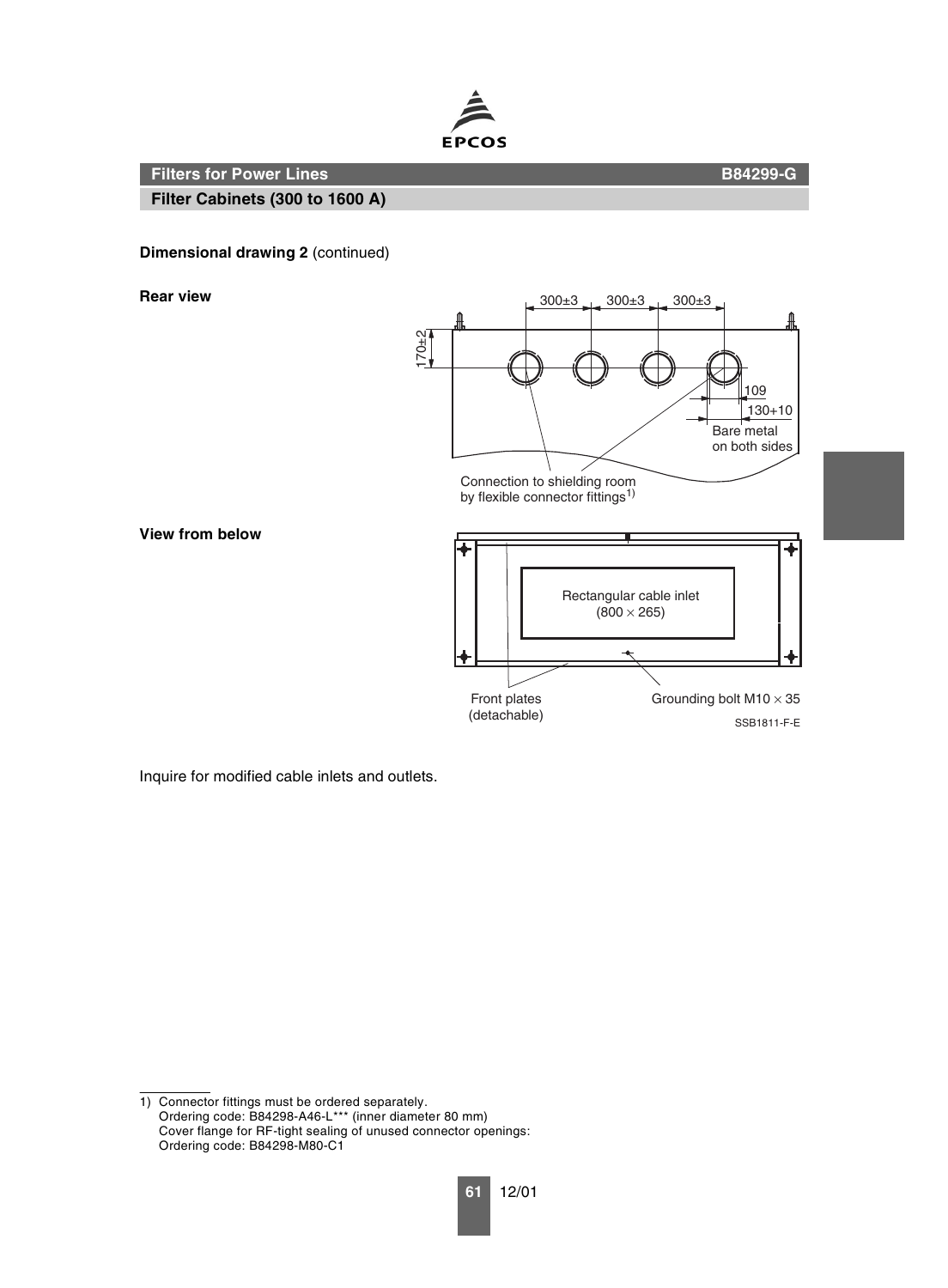

**Filter Cabinets (300 to 1600 A)**

# **Example of RF-tight installation with connector fitting**



<sup>1)</sup> Connector fittings must be ordered separately.